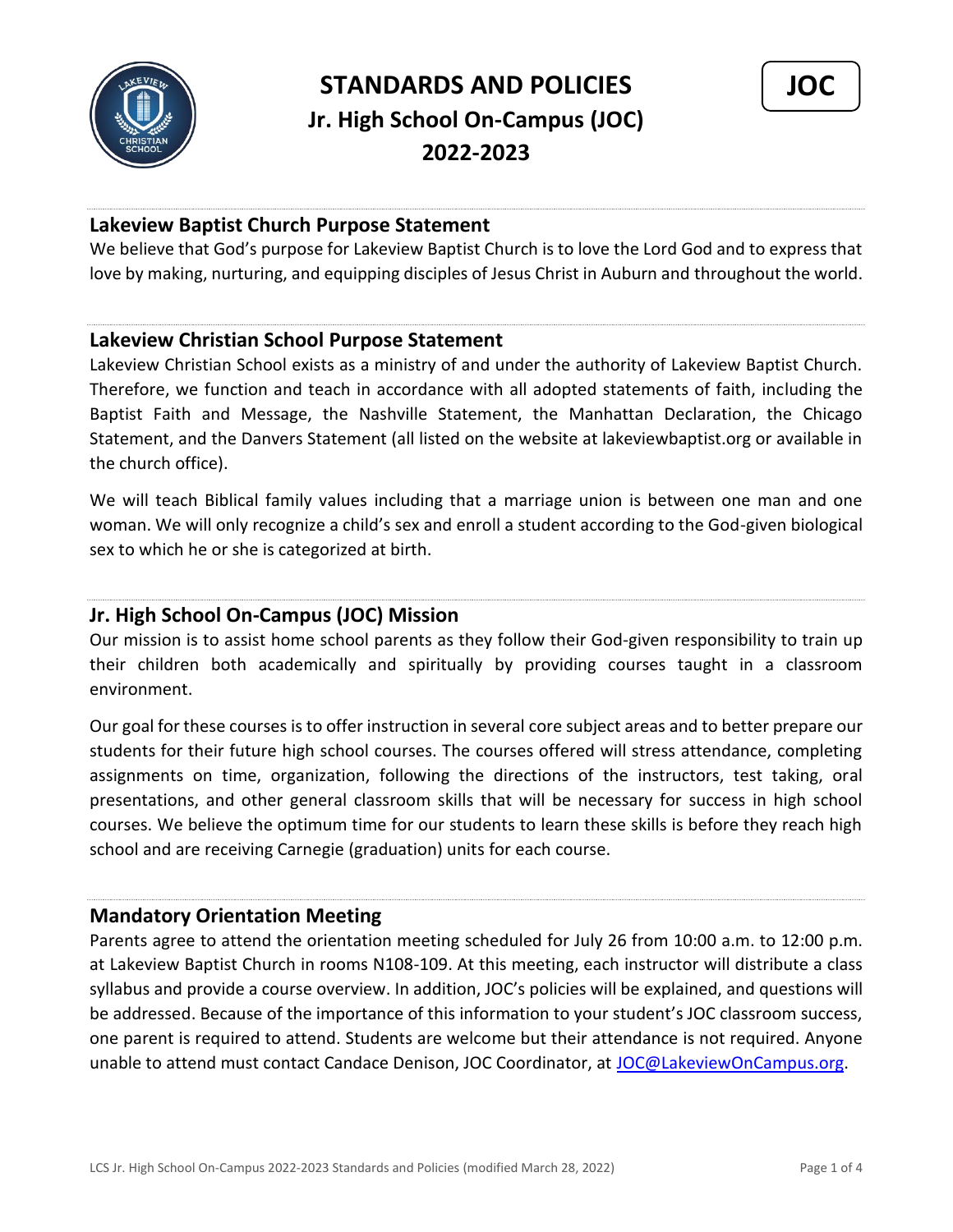



## **Important Dates**

- Mandatory Orientation Meeting: Tuesday, July 26, 2022
- Fall Semester: Classes begin August 8, 2022, and end December 5, 2022
- Spring Semester: Classes begin January 9, 2023, and end May 8, 2023

### **Academic Responsibilities**

JOC students receive 1 to 3 hours of weekly classroom instruction, depending on the number of hours a class meets per week. To fulfill course requirements, students are given assignments to complete at home. Parents are responsible for supervising the student's completion of out-of-class, self-instructed work assigned by the course instructor. The parent is still the student's primary teacher.

No partial grade will be awarded. Final grade will be sent to the student's parents.

#### **Assignments**

Students are expected to complete all course assignments as directed by the instructor. The JOC program is not designed to offer individual course customization.

### **Attendance**

Courses require regular in-person attendance. JOC attendance policy is no unexcused absences. The instructor must be notified of upcoming absence; work will still be due on date assigned, either turned in by another student or arranging to take the work to the instructor's home, and if necessary, compensating the instructor for extra time outside the class to catch the student up on work. Students should be seated in the classroom at the designated course start time so class may begin promptly.

## **Missed Work**

It will be the responsibility of each student to find out what was missed and to keep current. A friend may take notes or pick up papers for the student. Any in-class activities such as pop quizzes, tests, group activities, etc., must also be made up through consultation with the instructor. We encourage parents to stay in good communication with the instructor. Even if a student is absent, the work is still due on the date assigned.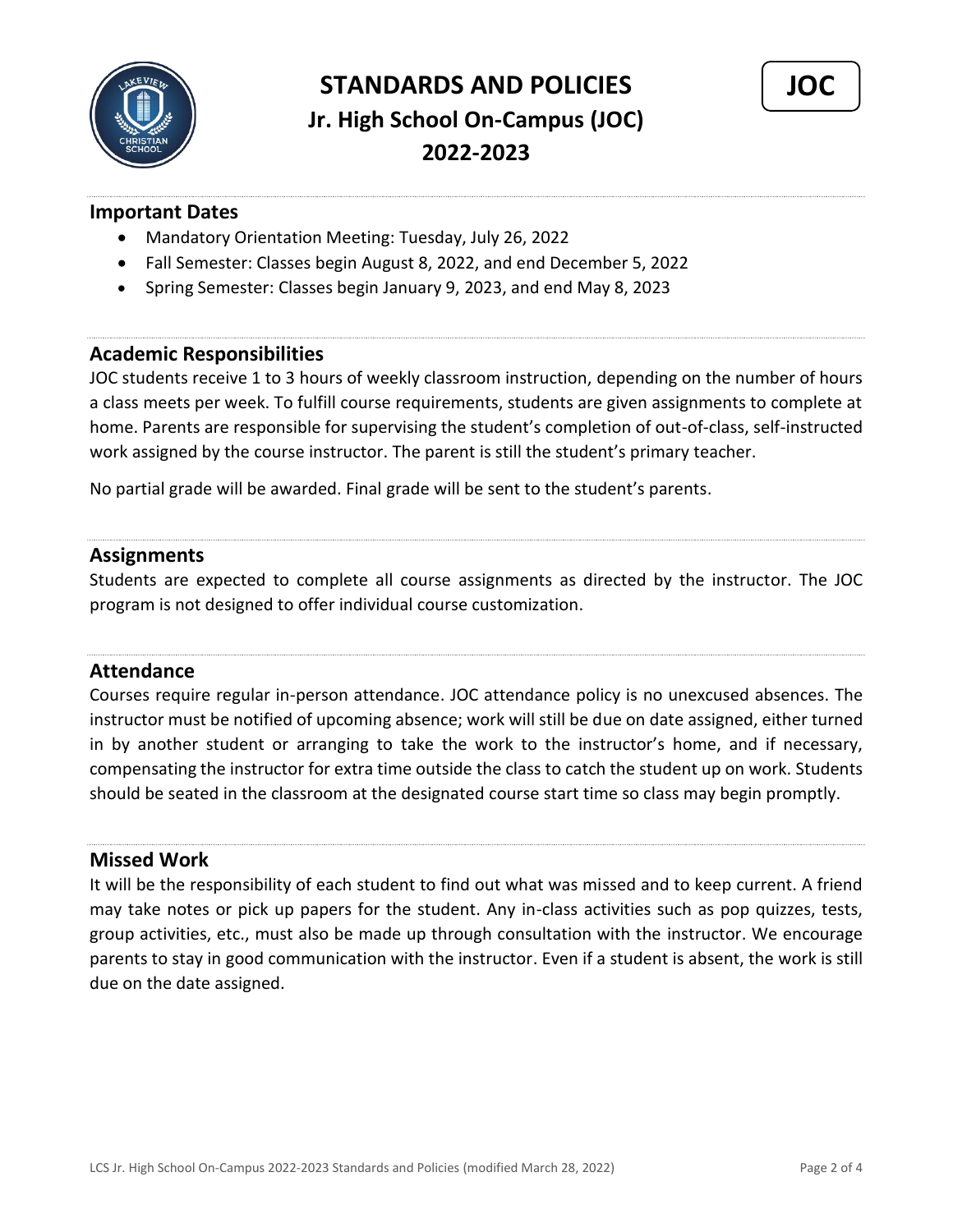



## **Parental Supervision Of Course Work**

Go over the class syllabus with the student making sure that he/she understands what is expected and when certain homework assignments are due. The instructors may have specific classroom expectations. Commit to looking over student's work and grades given each week. While your student is learning independence, he/she is not yet an adult and needs your supervision to receive the greatest benefit from these courses. Monitor at-home test taking. Do not allow the student access to solutions manuals in any subject unless the instructor gives permission to check answers. Be sure your student is reading the assignments. Searching the internet for answers often does not produce relevant information.

## **Progress Reports/Grades**

A progress report will be sent home mid semester. An end-of-the semester average will be calculated and a final grade for year-long courses will be determined, then sent to the parents. Parents are expected to accept the grade given by the instructor without alteration.

## **Withdrawal**

To withdraw, the parent must submit a written, signed request to the instructor that the student be dropped from class. Withdrawal notification will be forwarded to the JOC coordinator.

## **Tuition and Fees**

Tuition is based on the number of weekly class hours per semester (16 weeks) or academic year (32 weeks). Registration is a commitment to JOC, the instructor, and the other students for the entire academic term. All tuition and fees are **non-refundable** unless the course is cancelled by Lakeview JOC.

Tuition and fees are due at the time of registration. Checks for registration and science lab fees should be made payable to Lakeview Christian School. Checks for tuition should be made payable to the instructor. All checks must be submitted with the registration forms.

## **No Refund Policy**

Exceptions to this policy are made **only** in cases of hardship or extenuating circumstances beyond a family's control. In this situation, please contact Candace Denison, JOC Coordinator, at [JOC@LakeviewOnCampus.org.](mailto:JOC@LakeviewOnCampus.org)